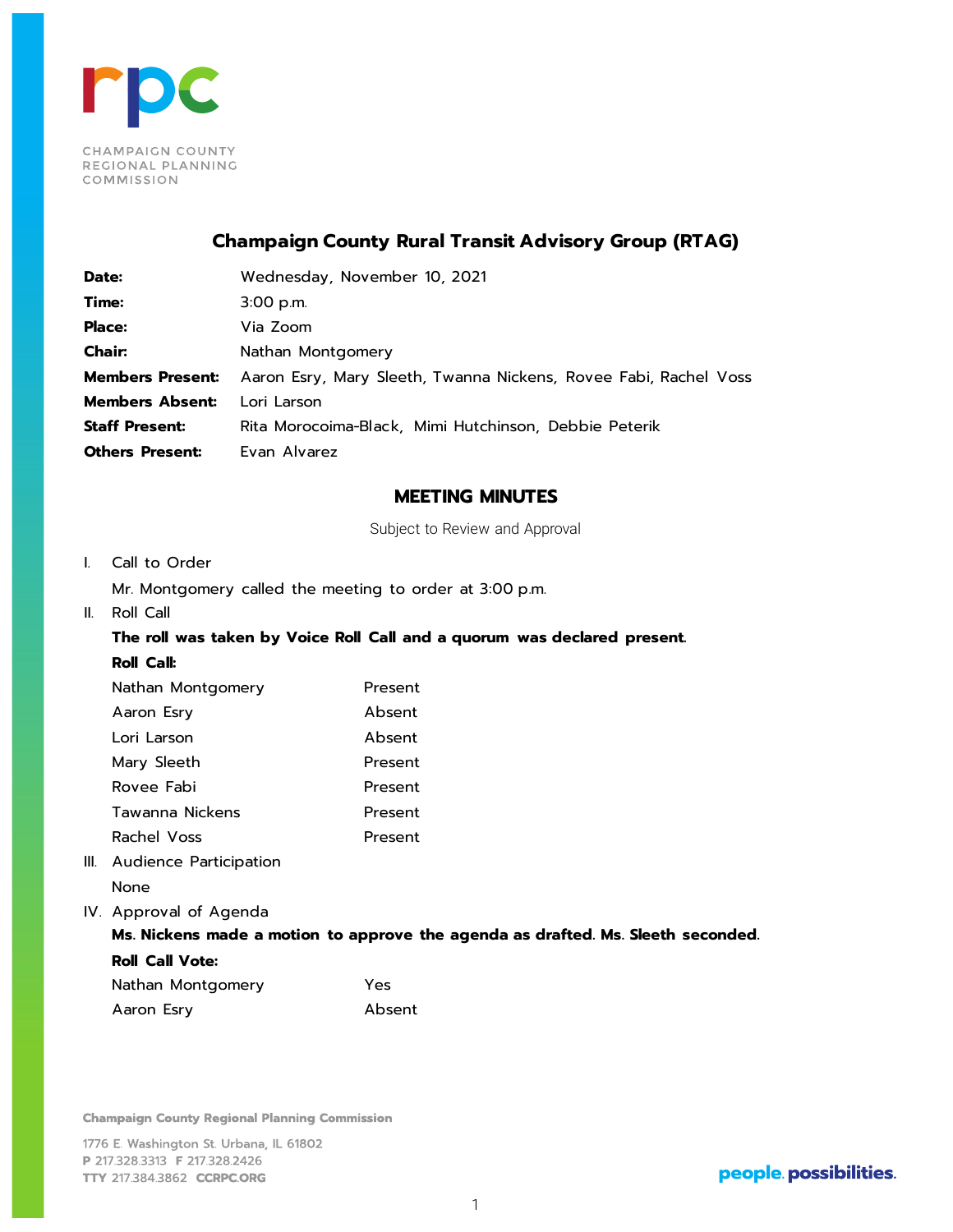

| Lori Larson     | Absent |
|-----------------|--------|
| Mary Sleeth     | Yes    |
| Rovee Fabi      | Yes    |
| Tawanna Nickens | Yes    |
| Rachel Voss     | Yes    |
|                 |        |

### **Upon vote, the motion unanimously carried.**

V. Approval of Minutes

**Ms. Fabi made a motion to approve the RTAG minutes from the October 1, 2021 meeting. Ms. Nickens seconded.**

# **Roll Call Vote:**

| Nathan Montgomery | Yes    |
|-------------------|--------|
| Aaron Esry        | Absent |
| Lori Larson       | Absent |
| Mary Sleeth       | Yes    |
| Rovee Fabi        | Yes    |
| Tawanna Nickens   | Yes    |
| Rachel Voss       | Yes    |

### **Upon vote, the motion unanimously carried.**

VI. New Business

A. Presentation and Approval of C-CARTS FY21 Annual Report

Following are some highlights Ms. Hutchinson provided:

- C-CARTS offers demand response service and fixed route service. Demand response service is when you call, and you are taken where you want to go. Fixed route is like a typical MTD bus where the bus goes on the same route every day.
- There was a slight drop in medical trips.
- There was a boost in personal trips.
- There was a substantial reduction in shopping trips.
- Social trips have been zero since the pandemic began.
- There was a slight reduction in employment trips.
- The boost in education is still high because for FY 20 it was just 8 trips out of the entire year.
- There was a reduction in senior trips.

**Champaign County Regional Planning Commission**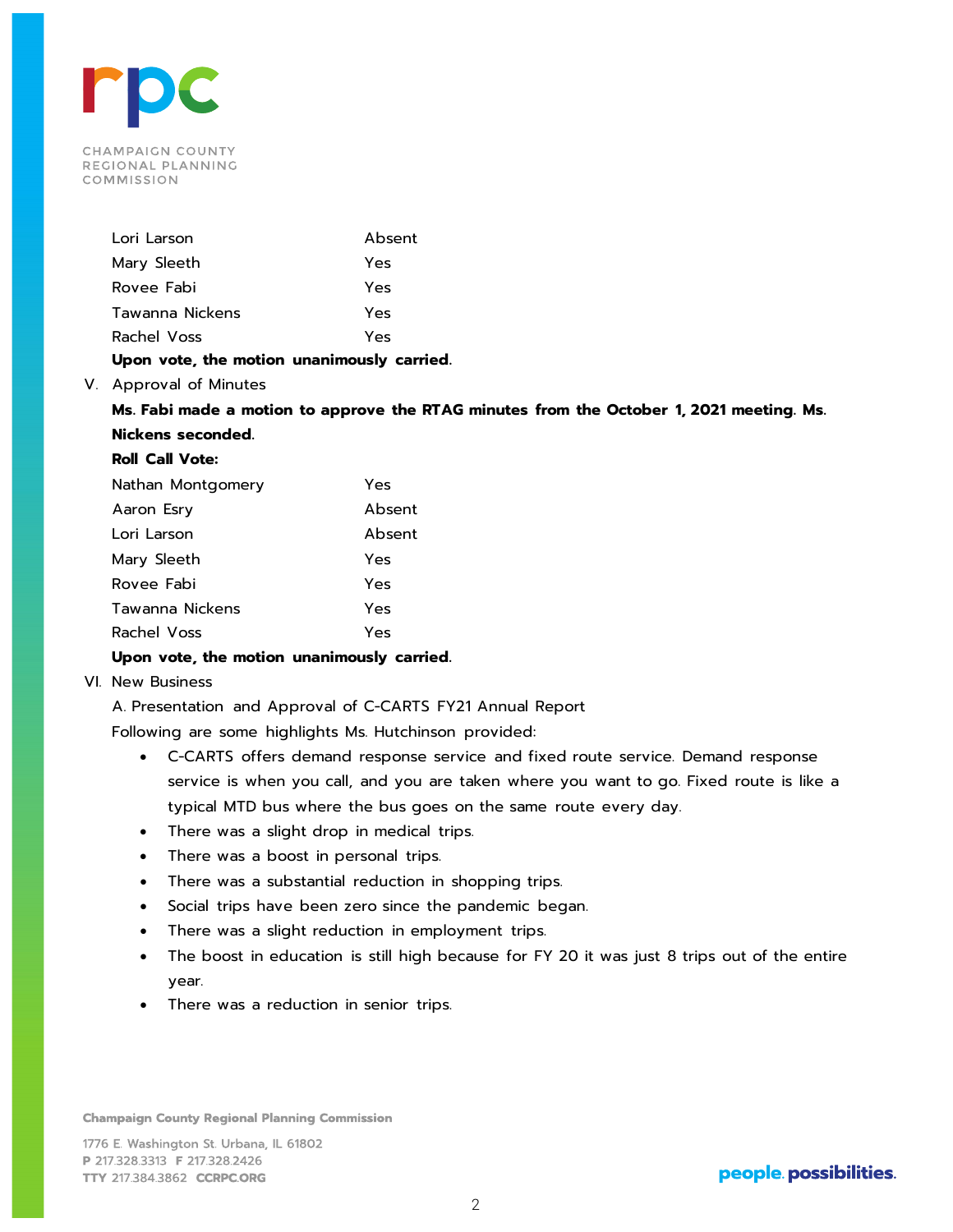

- There was a slight increase in lift use.
- There are more fixed route trips than demand response trips. There was a significant decrease in demand response trips from 2020, but we also had a big increase in the fixed route trips which accounted for our overall increase in ridership since 2020. We had a nine percent increase in overall ridership from 2020 to 2021, mostly due to big increases in the fixed route usage, which we do not collect detailed information on..
- There was a reduction in trip denials.
- There was a five percent increase in registered riders. We do not track lapsed riders (people who registered and then stopped riding.)
- Ms. Morocoima-Black commented that overall, in the whole United States, transit ridership decreased, but we had a nine percent increase in ridership, which is significant because we are one of the few transit systems in the whole United States with an increase in ridership. Our assumption is that this increase was basically in the Rantoul area and was due to going fare-free in the Village of Rantoul. Being a community with a low socioeconomic level and having a high demand of trips to work, people took advantage of using transit to go to work. We had to provide a second van to take people to work to keep the social distancing, and even with that, both vehicles were full all the time during the trips that we were making in Rantoul. If we provide fare-free service, people are willing to use public transportation in those areas where the socio-economic level is low, and people need to go to work. They will use the service.

Mr. Montgomery commented that when you see the reduction in demand response trips, we are looking at trip denials because of it. When you see trip denials are down, overall, that is significant. Mr. Alvarez commented that all the factories stayed open. Huge hiring pushes were going on and it was fare-free.

Discussion continued the types of grant funding sources and process.

B. Presentation and Approval of C-CARTS FY22 Quarter One Report Following are some highlights Ms. Hutchinson provided.

• A comparison between Quarter One (July-September) of FY 22 with Quarter Four of FY 21 was presented.

**Champaign County Regional Planning Commission** 

1776 E. Washington St. Urbana, IL 61802 P 217.328.3313 F 217.328.2426 TTY 217.384.3862 CCRPC.ORG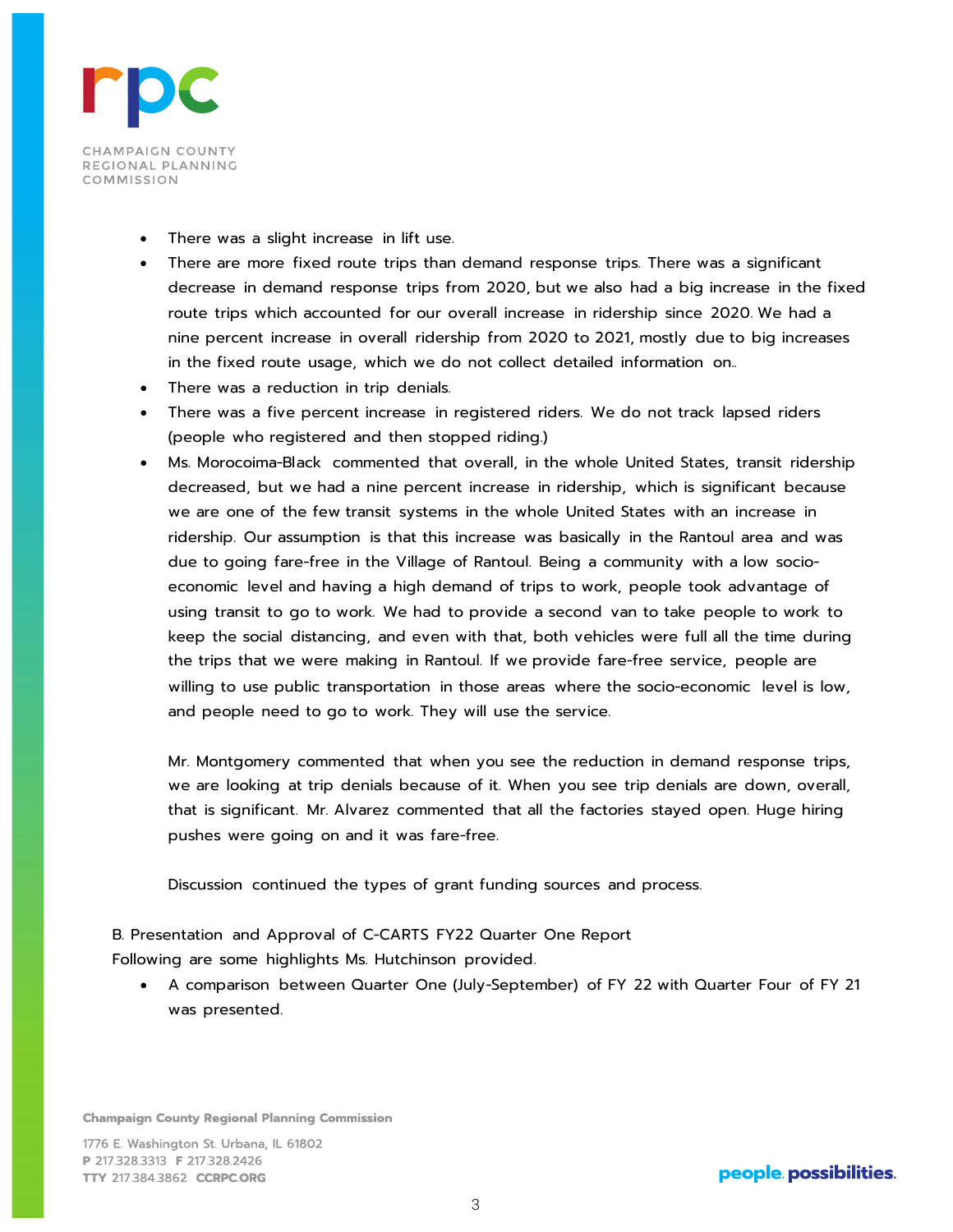

- There was a slight reduction in medical and personal trips.
- There was a slight increase in shopping.
- Social trips remained at zero.
- There was a small increase in employment.
- There was a decrease in education.
- Senior trips decreased slightly.
- Lift use went slightly down.
- There was a slight reduction in total trips.
- There was an increase in trip denials.

Discussion continued on types of trips and how they are categorized.

# **Ms. Voss made a motion to approve the C-CARTS FY 21 Annual Report and C-CARTS FY 22 Quarter One Report. Ms. Fabi seconded.**

| <b>Roll Call Vote:</b> |  |
|------------------------|--|
|------------------------|--|

| Nathan Montgomery | Yes    |
|-------------------|--------|
| Aaron Esry        | Absent |
| Lori Larson       | Absent |
| Mary Sleeth       | Yes    |
| Rovee Fabi        | Yes    |
| Tawanna Nickens   | Yes    |
| Rachel Voss       | Yes    |
|                   |        |

**Upon vote, the motion unanimously carried.**

Ms. Nickens left the meeting at 3:30 p.m.

C. Update on Champaign School District Unit 4 service contract and the Village of Rantoul contract

- A narrative sent to IDOT explaining what the service will look like, so that they can review that C-CARTS is compliant. IDOT will also review the narrative with FTA.
- The main issue with service for a school district is that there are tight regulations around school transportation. You must make sure there are not any other interested parties in the private sector. You must show that you are not doing exclusive transportation.

**Champaign County Regional Planning Commission**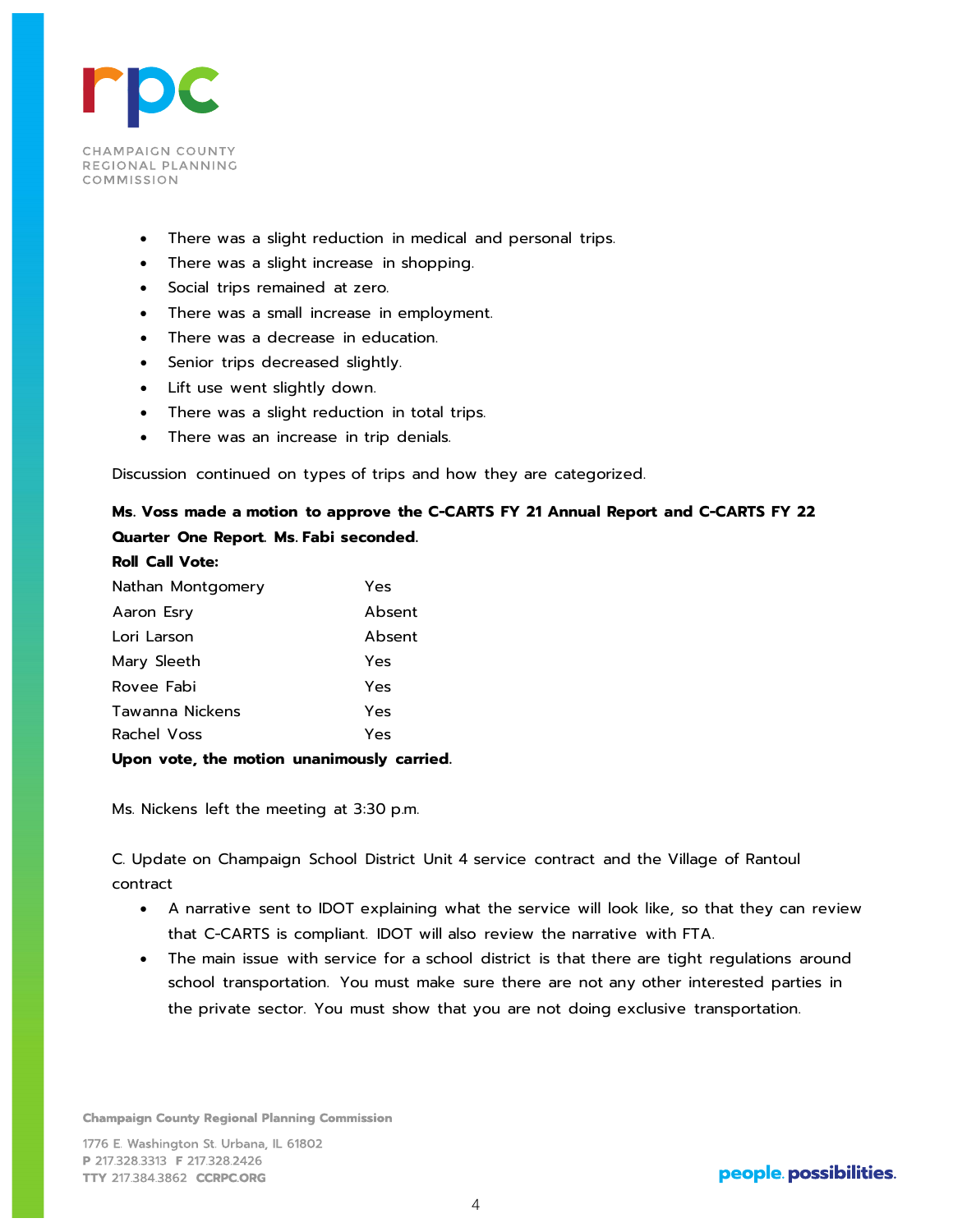

Comments on the Village of Rantoul service contract:

- The Rantoul service contract was just renewed for an additional year with MTD Board and the Rantoul Village Board. We renewed for one year as opposed to the traditional twoyear term which will give more flexibility to change things as situations evolve.
- The Rantoul service is currently running on a reduced service due to operator shortage.
- Some cuts were made on the afternoon route. We are still serving the whole community and are continuing to make small adjustments as issues come up to make sure that we are protecting all the trips that we were before, just at a slightly lower frequency. We have pro-rated the service hours that the Village is paying for based on that.
- This is on a temporary measure that is going to run hopefully for just a month or two and then we will go up to previous levels based on staffing levels.

### D. Update on C-CARTS operator wage increase

- Increase on salaries brought more applicants.
- C-CARTS is starting at \$15.00 an hour. CDL. MTD is hiring drivers with a CDL license at \$17.00 or so.
- The driver shortage is ongoing because of the length of time it takes to get an applicant in, interview them, background check, all applicants are required to get a DOT physical to make sure that they are in no unmanaged conditions that could have an effect on someone's driving.
- Before the rate increase, we had gone almost 6 months without applications coming in. Since the rate increase, applications are starting to come in.
- A new operator will start on Monday and have had interviews this week.

### E. Discussion of RTAG members' reappointments

Ms. Morocoima-Black commented that back in August of 2020, the by-laws were revised to extend the terms for all members due to the pandemic. The language in the by-laws states that the terms may be extended until normal conditions resume. Normal conditions will be defined as holding the regularly scheduled quarterly RTAG meeting in person. The last RTAG meeting was held in person in August because the previous HSTP coordinator was leaving, and since Ms. Hutchinson was just starting the position, we felt the meeting should be held in person to meet

**Champaign County Regional Planning Commission** 

1776 E. Washington St. Urbana, IL 61802 P 217.328.3313 F 217.328.2426 TTY 217.384.3862 CCRPC.ORG

# people. possibilities.